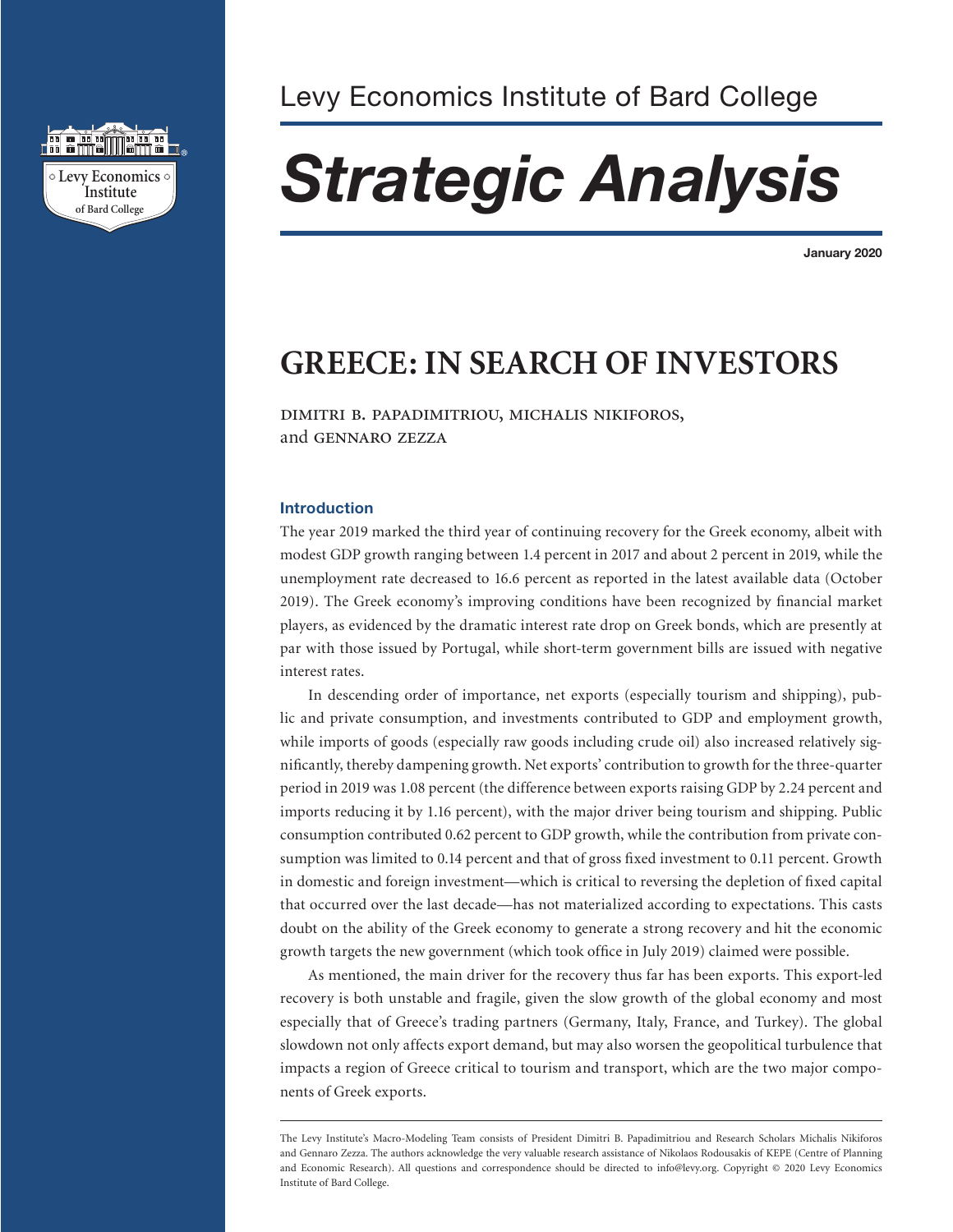Notwithstanding the strong tourism dynamics over the last three years, the immediate rehabilitation of private consumption and investment is necessary to ensure a strong and sustainable recovery and accelerated growth. According to ElStat, private consumption growth for the three-quarter period in 2019 slowed to 0.2 percent, as compared to an average of 1 percent in the two-year period 2017–18, despite the increase in employment, some tax reduction, the increase in the minimum wage, and the increase in real disposable income by 4.5 percent in the first six months of 2019. To be sure, a factor in this decline in private consumption growth is the high debt-service obligations of Greek households and the continuing deleveraging process. Statistics from the Independent Agency of Public Revenues (AADE), as reported by the Labour Institute of the Greek General Confederation of Labour (INE GSEE 2019), show that 31,481 electronic foreclosures took place over the last two years (November 2017 to November 2019), with more scheduled for the current year, and about 1.8 million private debtors have been forced into strict payment schedules for overdue taxes and bank loans. This does not bode well for an increase in private consumption in either 2020 or beyond, and therefore a significant contribution to growth should not be expected from this source.

The other crucial component for sustainable growth is public and private investment, including foreign direct investment (FDI) for important development projects (energy, logistics, industry) and for small- and medium-size enterprises, to expand and modernize productive capacity, creating value chains for sustainable exports and supporting innovative businesses (including start-ups). Despite the improving financing and entrepreneurial environment and the tax reductions, gross fixed investments, as reported by the Bank of Greece, decreased from 14.2 percent of GDP in 2017 to 11.3 percent in 2019, while Eurostat, by contrast, reports an increasing trend for the eurozone: from 20.4 percent of GDP in 2017 to 22 percent in 2019. Since domestic investment remains weak and public investment is very much below its 2010 level, all eyes must be on attracting FDI. FDI has been on an increasing—but decelerating—trend since 2017. Furthermore, a growing share of FDI is being directed toward the purchase of real estate, limiting its capacity to enhance the productive base of the economy.

In this report, we begin with an analysis of the current Greek conditions in some detail, including the structure of the government's economic policies, especially those relating to its fiscal stance and trade. We also examine the differences between the nominal and market values of its public debt and how these relate to the government's budget deficit or surplus. We explore the policy ramifications for private demand and investment, and end our report with simulations using the Levy Institute's stock-flow consistent model for Greece (LIMG) detailing the sectoral balances of two scenarios: one is a business-as-usual scenario (baseline scenario); the other is a scenario that explores the necessary conditions required to achieve the 4 percent growth rate in 2020 and 2021 that formed the present government's campaign mantra.

Our baseline projections suggest a moderate growth rate of around 2 percent for the next two years, driven mainly by net exports. Our projections are in line, albeit on the lower side, with several international organization's most recent projections for Greece—such as the International Monetary Fund (IMF), the Organisation for Economic Co-operation and Development (OECD), and the European Commission (EC). There is a more significant discrepancy between our baseline and the Greek government's projections in the State Budget of 2020, which was published last November and forecasts a growth rate of 2.8 percent for this year. As we mentioned above and will discuss in more detail below, a significant acceleration of private consumption and investment—the budget forecasts 1.8 percent and 13.4 percent, respectively—is unlikely. The 4 percent growth scenario is thus all the more improbable—as, according to our projections, it would require an even greater increase in private expenditure than what the current government (already unrealistically) forecasts.

## **Fiscal Policy and Sectoral Balances**

Since 2016, the Greek government has fulfilled its commitments to international creditors, achieving and maintaining a primary surplus (Figure 1) with the aim of making Greek public debt sustainable, and therefore enjoying continuous financial support from the European Central Bank (ECB) and the other international institutional creditors, namely the European Stability Mechanism (ESM) and the IMF.

As Figure 1 shows, the total government deficit was greater than 15 percent of GDP in 2009, due to the effects of the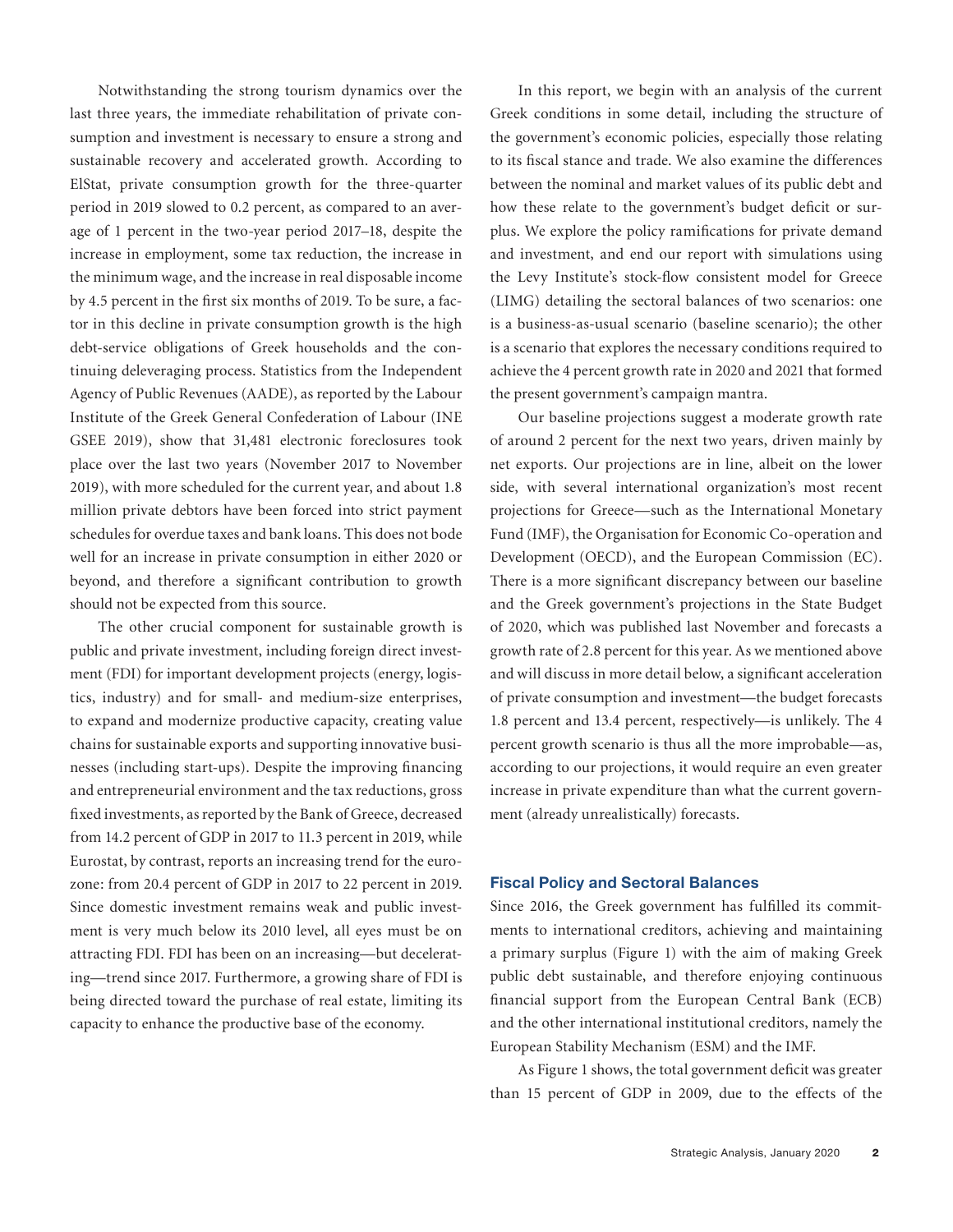**Figure 1 Greece: Government Surplus/Deficit (percent of GDP)**



international crisis, and reached that level again in 2013, when the government had to save the banking sector with large capital transfers. These extraordinary measures aside, the current government deficit has been steadily shrinking since 2009, but only recently, in 2018, have gross government liabilities stabilized, at around 196 percent of GDP.<sup>1</sup>

The *fundamental identity* (Godley and Lavoie 2007, 490– 92) of sectoral balances reminds us that a reduction in the government deficit will damage the private sector's net financial position unless it is accompanied by an increase in the current account surplus of the same size. Using symbols, the private sector's net acquisition of financial assets (NAFA), which is the excess of private saving (S) over investment (I), must be equal to the excess of government expenditure (G) over revenues (T), plus the current account balance (CA).

 $NAFA = S - I = (G - T) + CA$ 

It follows that if the government achieves a surplus  $(G - T < 0)$ , the impact is either neutralized by a surplus in the current account  $(CA > 0)$  or the private sector will have a negative balance  $(NAFA < 0)$ , implying that either the private sector is increasing its debt (borrowing from abroad) or decreasing its stock of financial assets.

In Figure 2 we report the dynamics of the current account balance, along with the balances of trade in goods and services. The overall balance has improved dramatically from its

**Figure 2 Greece: Current Account Balance (percent of GDP)**



**Figure 3 Greece: Investment and Capital**



trough, which was deeper than -15 percent of GDP in 2008, and although the trade balance finally became slightly positive in the third quarter of  $2019<sup>2</sup>$  the overall balance still registers a small deficit due to net income and transfer payments—fiscal austerity is thus still exerting negative pressure on the private sector.

The main consequence is the stagnation of investment. In Figure 3 we report the level of investment, measured at constant 2010 prices. The figure clearly shows that, with some short-lived exceptions in the second half of 2017, investment never recovered the peak reached before the 2009 crisis, and it has been fluctuating around €20–23 billion, less than onethird of its previous peak. In addition, using the institutional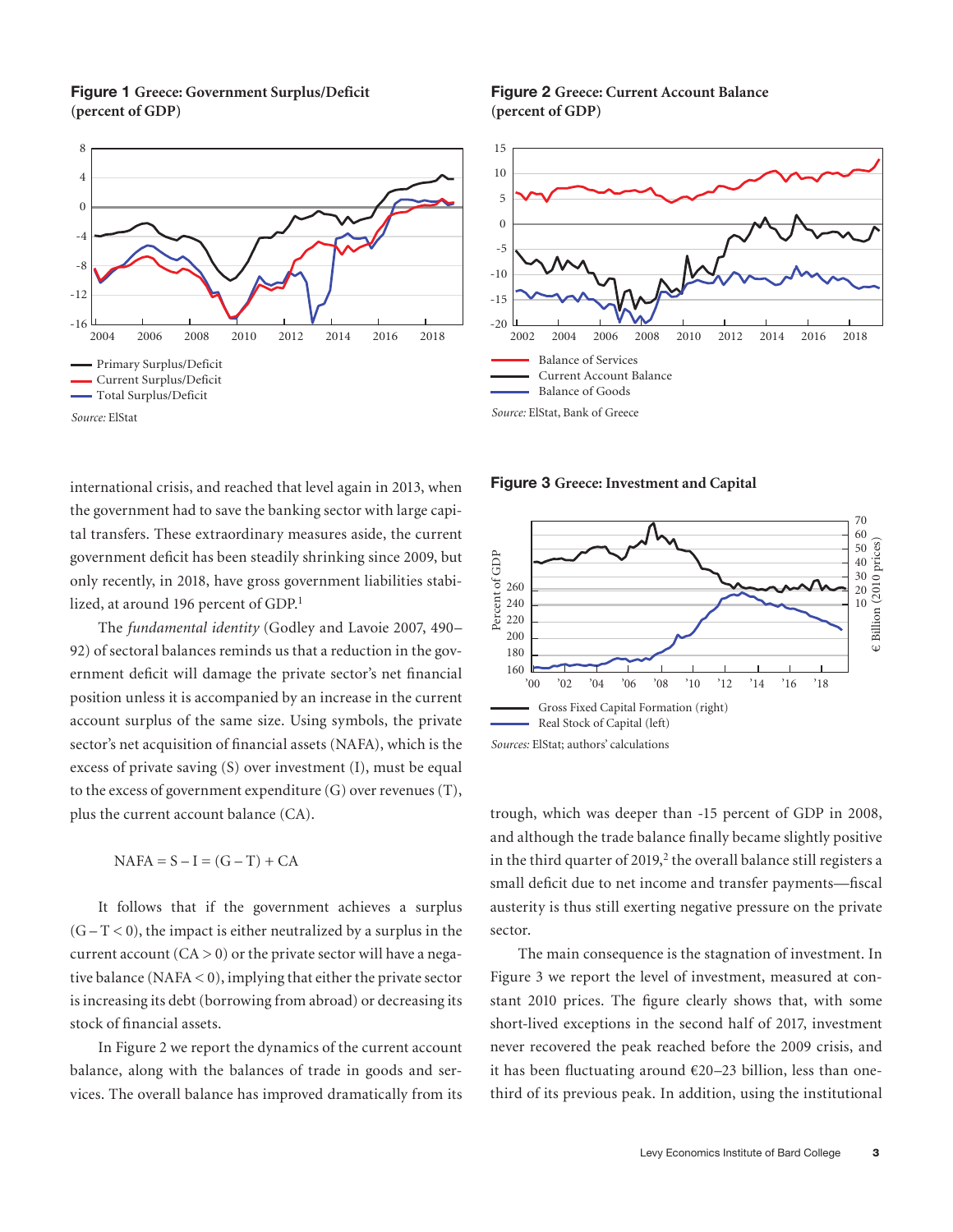#### **A Technical Note on Debts and Deficits**

Comparing the data in Figure 1 with the government debt dynamics—as published by the Bank of Greece in its financial accounts of institutional sectors—it may seem strange that the level of public debt is not being reduced by an overall government surplus. It should be remembered that current accounting rules require registering the market value of assets and liabilities in balance sheets, and therefore a change in the average market price of Treasuries will impact the end-of-period value of the stock. Using symbols:

$$
GNFA_t = GNFA_{t-1} + GNETL_t + GNKG_t \tag{1}
$$

Where GNFA represents government net financial assets at the end of an accounting period, GNETL is government net lending, and GNKG are net capital gains due to changes in the market price of assets and liabilities (or to write-offs/defaults). Considering assets (GA) and liabilities (GL) separately, we have:

 $GNFA_t = GA_t - GL_t = GA_{t-1} - GL_{t-1} + GNETL_t + GKGA_t - GKGL_t$  (2)

Since we are interested in the evolution of government gross debt (GL), we can rearrange the terms in (2) as follows:

$$
GL_t - GL_{t-1} = GA_t - GA_{t-1} - GNETL_t - GKGA_t + GKGL_t \qquad (3)
$$

Identity (3) shows that gross debt will increase: (a) with a government deficit, i.e., a negative value of GNETL; (b) if the government chooses to increase its stock of financial assets (GA); (c) if the market value of government liabilities increases, i.e., a positive value of GKGL; or (d) the market value of government assets decreases, i.e., a negative value of GKGA.

In Table A1 we provide the figures that correspond to identity (1). According to the data from the Bank of Greece, the government sector registered an overall surplus from 2016 to 2018, but the stock of net financial assets (row [1] in Table A1) has increased in the first two years, while gross government liabilities (row [5] in Table A1) have increased over the whole period. This is due to two factors: (a) the government has increased its stock of financial assets, mainly in its "currency and deposits" position with the Bank of Greece, and (b) net capital gains (row [4] in Table A1) more than offset the government surplus, with the exception of 2018.

sectors' accounts we have estimated net investment<sup>3</sup> and used it to reconstruct a measure of the Greek economy's stock of capital. As the bottom part of Figure 3 shows, net investment has been negative since 2012, generating a fall in the stock of capital, which will hinder a robust recovery of the Greek economy.

 As a consequence of the processes sketched above, which will be discussed in more detail below, GDP has been growing slowly, mainly as the result of export-led growth driven by tourism. Employment has recovered more rapidly (Figure 4), but even though the unemployment rate has been declining, it was still as high as 16.6 percent in October 2019.

In the next sections we will discuss the dynamics of the components of GDP in more detail, and we will conclude with some projections of alternative policy scenarios.

#### **Table A1 Greece: Public Debt and Its Determinants**

| $\epsilon$ Billions                              | 2015     | 2016     | 2017     | 2018     | $2019*$  |
|--------------------------------------------------|----------|----------|----------|----------|----------|
| [1] Net Financial Assets (GNFA)                  | $-257.8$ | $-259.0$ | $-266.0$ | $-265.2$ | $-274.1$ |
| [2] Change in [1] $(\Delta$ GNFA)                | $-19.3$  | $-1.2$   | $-6.9$   | 0.7      | $-8.8$   |
| [3] Net Lending (GNETL)                          | $-10.8$  | 1.2      | 1.0      | 1.7      | $-1.7$   |
| [4] Net Capital Gains (GNKG)                     | $-8.6$   | $-2.3$   | $-7.9$   | $-1.0$   | $-7.1$   |
| [5] Total Liabilities (GL)                       | 328.3    | 332.9    | 344.1    | 360.3    | 370.4    |
| [6] Consolidated Debt<br>(Bank of Greece)**      | 303.8    | 309.3    | 322.6    | 340.4    | 346.1    |
| [7] Consolidated Debt<br>(Maastricht Definition) | 311.7    | 315.0    | 317.5    | 334.7    | 335.5    |
| Consolidated Debt (% of GDP)                     | 176.1    | 178.7    | 176.6    | 181.8    | 177.3    |

*Sources*: ElStat; Bank of Greece; Eurostat

\* As of end of June 2019. GDP for 2019 is estimated from our model baseline. \*\* Consolidated debt is obtained from gross liabilities reported by the Bank of Greece, less those held by the general government.

Notice that balance sheet data as published by the Bank of Greece report the market value of the debt, while the Maastricht criteria refer to the nominal value of the debt outstanding.† The figures for this measure of consolidated gross government debt are reported in Table A1, row [7], and they also show an increase over the 2016–18 period, which must be due only to the changes in government financial assets.

Note that the debt-to-GDP ratio is projected to fall in 2019 due to an estimated increase in GDP, which is larger than the increase in the debt.

† See https://stats.oecd.org/glossary/detail.asp?ID=1161

# **Trade and the Balance of Payments**

As noted above, since the start of austerity programs Greece has relied on net exports as the main source of aggregate demand increases. So-called "structural reforms" in the austerity package aimed at lowering wages, and therefore unit production costs, to restore price competitiveness (a devaluation of the currency is no longer an option since the country joined the euro).

This strategy has worked, in terms of external competitiveness, as Figure 5 shows. The figure shows Greece's real effective exchange rates as computed by the Bank for International Settlements  $(BIS),<sup>4</sup>$  where an increase in competitiveness is denoted by a decrease in the index's value. As the figure shows, Greece restored its competitiveness frequently through devaluation in the period of flexible exchange rates of the 1970s, but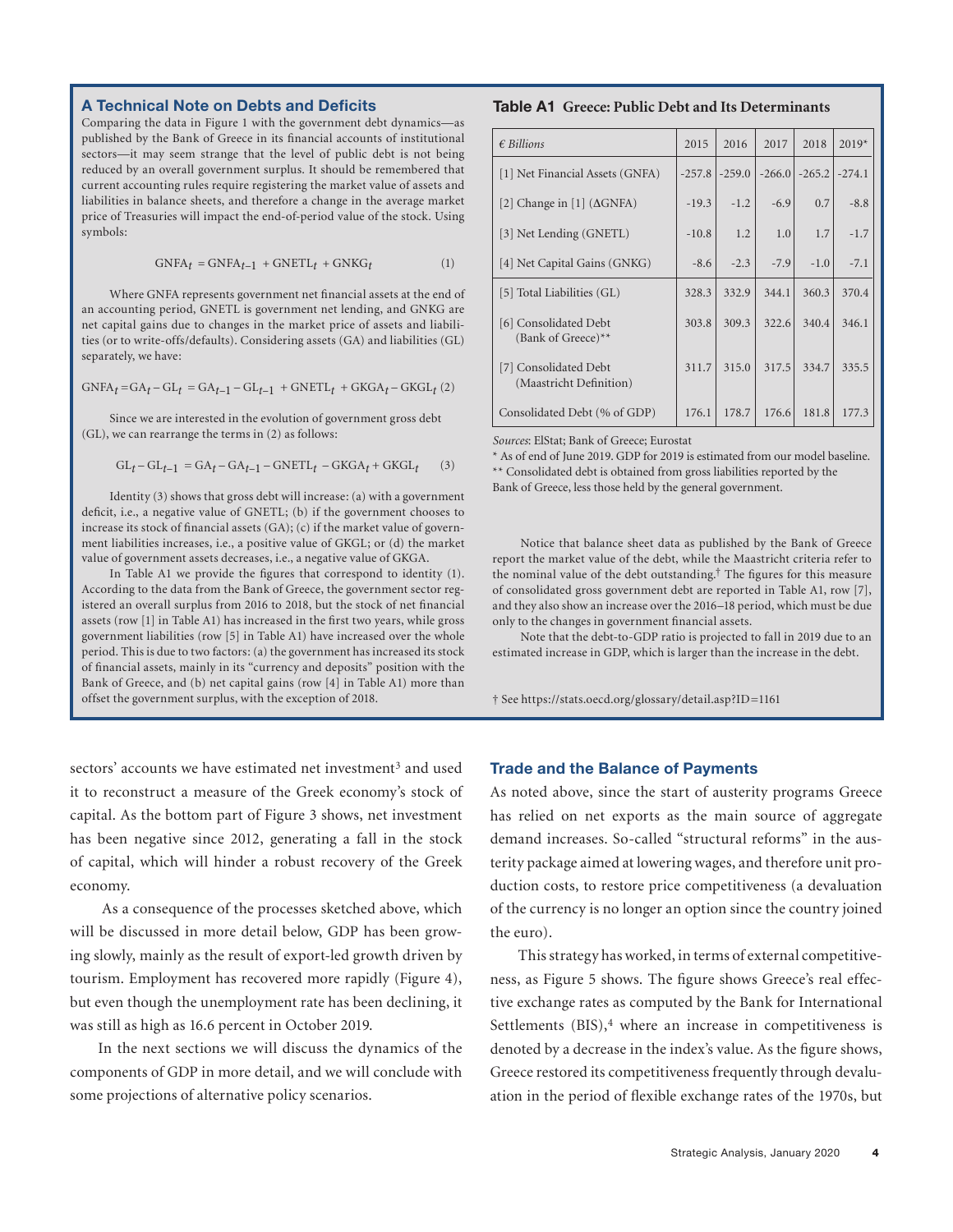when European currencies aimed at a stabilization in the 1980s, the country started to lose competitiveness, recording its highest index value in 2011. Since then, the index shows a steady increase in competitiveness, given by the reduction in wages. The ElStat wage index reached its highest level in the first quarter of 2010; since then, wages declined steadily until 2015, when they were 29 percent lower with respect to the previous peak. Wages have been recovering since 2015, but the index is still 21 percent below its peak. Unit labor costs have also declined, but to a lesser extent: they are now (2019Q2) 13 percent below their 2010 peak. The reason why unit labor costs decline more slowly than wages is linked to productivity, which has been correlated with wages (although it may have decoupled from wages starting in 2013). In other words, if productivity declines with wages, unit labor costs will not be as affected by "internal devaluation." These processes help explain the behavior of external competitiveness in Figure 5, but the recent upward trend in nominal wages may imply that Greece should not expect further increases in competitiveness, so that increases in net exports will have to be fueled by other sources. Despite the fact that price competitiveness is no longer improving, exports of services have been steadily increasing since 2014, and at a faster pace since 2016 (Figure 6). The main source of such exports, aside from shipping, is—of course—tourism, where Greece also benefitted from instability in countries like Turkey and Egypt, which are Greece's traditional competitors as a destination for tourism. How long this favorable trend will continue remains to be seen, given the political turmoil in the Middle East—which has a sizeable impact on the number of migrants and refugees.

#### Real GDP (left) Employment (right)  $\frac{5}{10}$  230<br> $\frac{230}{10}$  220 180 190 200 220 230 240 250 260 3.4 3.6 3.8  $4.0\,\Xi$  $4.2 \frac{5}{12}$ <br> $4.0 \frac{1}{2}$ 4.4 4.6 4.8 5.0 '05 '06 '07 '08 '09 '10 '11 '12 '13 '14 '15 '16 '17 '18 '19

**Figure 4 Greece: Real GDP and Employment**



# **Fiscal Policy**

As reported above in Figure 1, in 2017 the government had already achieved a primary surplus of 3.5 percent of GDP, which was required by the Medium-Term Fiscal Strategy 2019– 22 (EC 2018). The target was even exceeded in 2018, so that the government had some fiscal space for additional spending in the first half of 2019.

This result has been achieved by a dramatic cut in expenditure and an increase in indirect taxes and social contributions. The two main components of government expenditure are the wages of public employees and social benefits, which include pension payments.

Wages were reduced by 31 percent between 2009 (the previous peak) and 2014, through a reduction in average wages paid and employment, which peaked in 2010 at around 955,000 jobs,<sup>5</sup> but was down to 800,600 in 2014, registering a more than 16 percent fall over the period. Employee compensation in the government sector has been stable from 2014 to the present: since employment has been rising over this same period, this implies that average unit wages have continued to fall. So while the government sector is responsible for part of the employment increase reported in Figure 4, this channel has not provided any stimulus to aggregate Greek income.

Social benefits were also cut by almost 19 percent from 2009 to 2014, and remained stable thereafter, in nominal terms, until 2018. In the last quarters of 2019, they have increased somewhat, due to additional spending the government was able to undertake after having exceeded its primary surplus target in 2018.



#### **Figure 5 Greece: Real Effective Exchange Rates (2010=100)**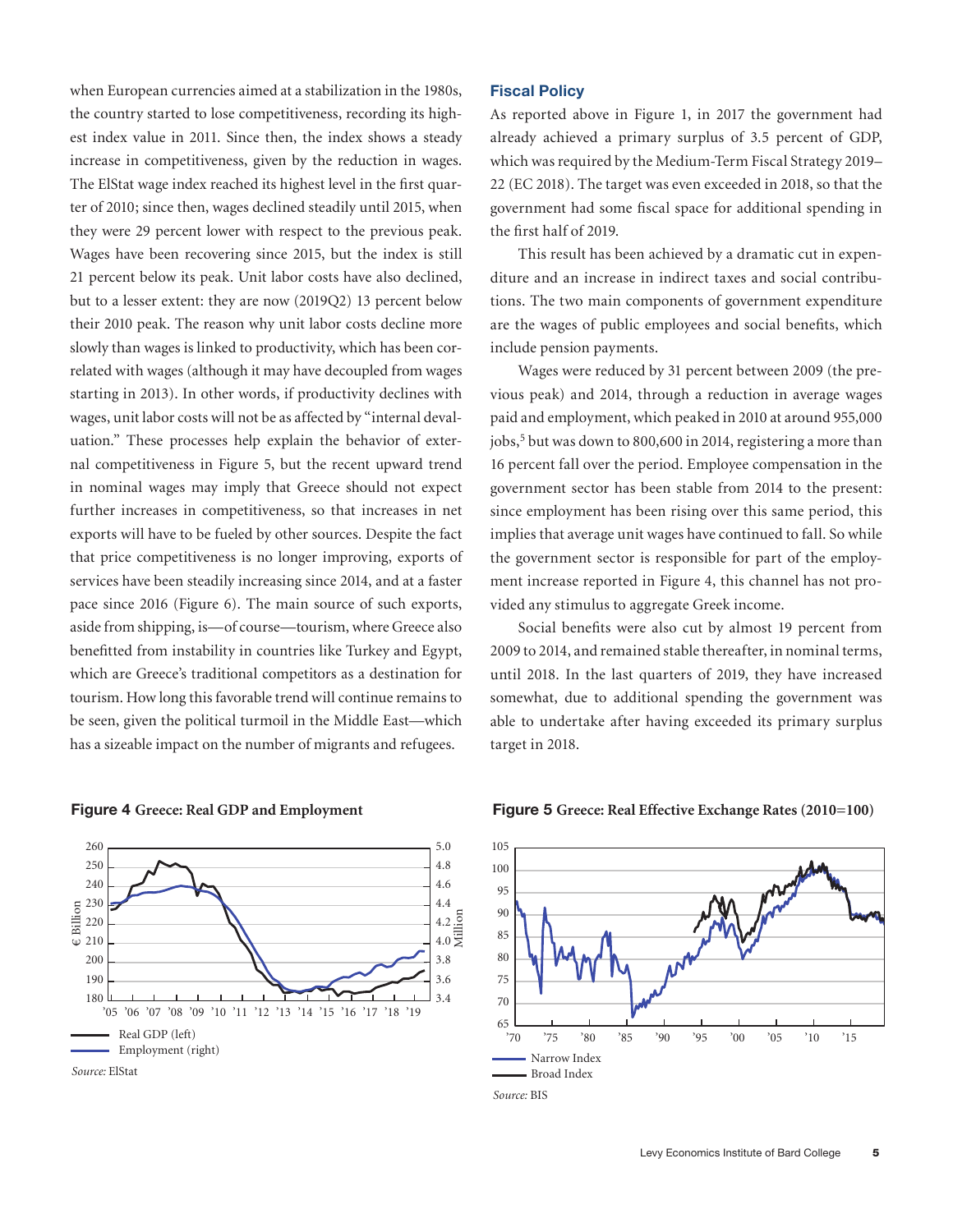**Figure 6 Greece: Exports of Services (€ billion, 12-month moving average)**



*Source:* Bank of Greece

Interest payments also fell from the peak reached in 2011, as financing from the markets was substituted with loans from institutional investors at more favorable interest rates.

In Figure 7 we report the dynamics of the main components of government revenues. After the first economic shock in 2008, revenues from indirect taxes and social contributions fell somewhat, but less than GDP, while revenues from direct taxes stabilized. It is worth remembering that in the face of a dramatic fall in GDP and income, stable tax revenues imply a strong increase in the average ex post tax rate. As GDP stabilized around 2012, the major increase in tax revenues was obtained through indirect taxes. Greece tops other European countries with the highest indirect consumption tax rate of 24 percent. Social contributions have also been increasing with the recovery in employment beginning in 2015.

The decrease in government expenditure up to 2014 and its stabilization afterward, together with the increase in taxation, have managed to bring the overall government current balance into positive territory, and to exceed the 3.5 percent of GDP primary surplus target, as documented in Figure 1. There is therefore some fiscal space that the government could use without breaching its agreement with international creditors.

# **Private Sector Demand**

Household consumption declined in line with GDP until 2015 and has been roughly stable since. Given the restrictive fiscal policy stance, and the increase in taxation in particular,

**Figure 7 Greece: Components of Government Revenue**



**Figure 8 Greece: Household Financial Assets and Liabilities (€ billion)**



consumption has been rising relative to household disposable income. The increase in consumption relative to income has been financed, at least in part, by a reduction in the stock of household financial assets. In Figure 8 we report a measure of household financial assets and liabilities that abstracts from fluctuations in the market prices of such assets.<sup>6</sup> As the figure shows, in the 2000s Greece (and other countries) underwent a process of financialization, leading to an increase in the value of both assets and liabilities in households' portfolios. While the data in Figure 8 are reported only in nominal terms, a similar figure can be obtained by scaling assets and liabilities by GDP.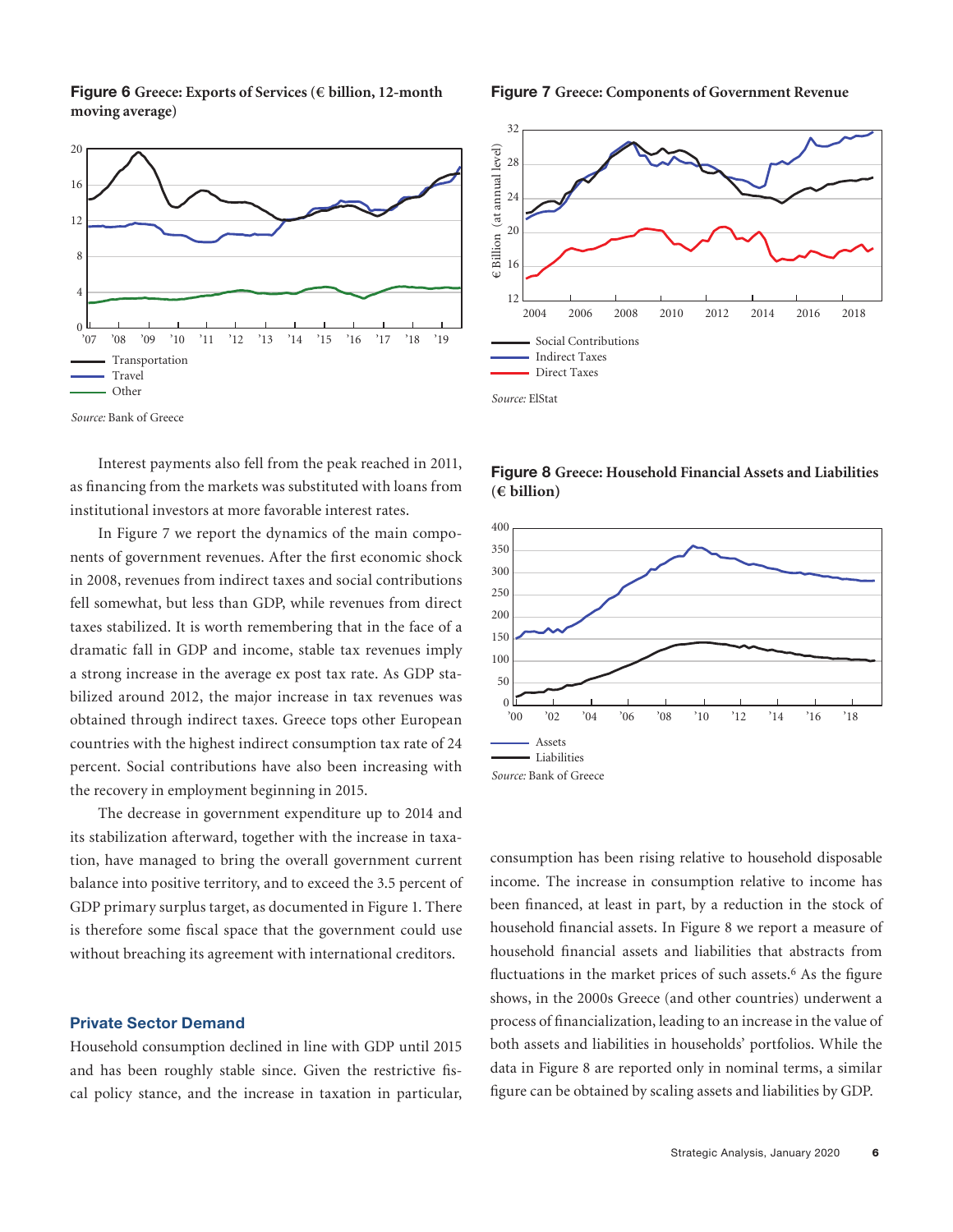The figure clearly shows that if household consumption and investment were financed by borrowing up to the 2009 crisis, this process has stopped: households are deleveraging and financing an increasing share of their expenditure out of previously accumulated financial assets. In the face of stagnating wages and disposable income, it is therefore unlikely that additional contributions to aggregate demand could come from consumption—since that would require financing that is unlikely to be either demanded or supplied.

Turning our attention to investment, in Figure 9 we report the dynamics of its main components. As the figure shows, the dramatic fall in investment (discussed at the aggregate level in reference to Figure 3) is mostly due to the collapse in residential investment, which peaked in 2007 as the largest component of gross capital formation; it is now around €1 billion, or less than 1 percent of GDP. Investment in machinery followed a similar trend, albeit not as dramatic, and seems to be recovering slowly in recent quarters. It is clear from the figure that the fall in interest rates—which, according to mainstream economic theory, should be a major driver of investment—had no impact whatsoever.

As already noted above, such a low level of gross investment may imply a negative level of net investment (i.e., gross investment net depreciation of fixed capital) and therefore a reduction in the stock of capital. Inverting this trend is crucial to allow the Greek economy to expand at a faster pace.

# *Source:* ElStat Dwellings Machinery Other Stuctures  $\boldsymbol{0}$ 5 10 15 20 25 30 35 '00 '02 '04 '06 '08 '10 '12 '14 '16 '18

# **Figure 9 Greece: Gross Fixed Capital Formation (€ billion)**

# **Our Projections for 2019–21**

Though this Strategic Analysis was published in January 2020, the official measures for 2019 Greek GDP are not yet available,<sup>7</sup> so our figures for 2019 are projections rather than historical statistics.

Our model of the Greek economy has not been built for producing accurate short-term forecasts, but to evaluate the impact of policies, taking consistently into account the main economic variables that characterize real and financial markets.

Having said that, the policy evaluation requires a baseline, which is typically a business-as-usual (BAU) scenario. Following our standard Strategic Analysis procedures, we try to reduce the number of arbitrary assumptions as much as possible: values for the evolution of foreign demand are taken from the IMF's World Economic Outlook database, fiscal policy variables are deduced from government projections, and other exogenous variables are projected according to their recent trends.

Under these assumptions, our model projects the economy to continue on a moderate growth path, mainly driven by exports. Our projections for 2019 are, however, subject to a degree of uncertainty larger than usual, given the fact that according to the model—consumption has not been moving in line with disposable income and wealth in the first part of 2019, which increases the confidence interval for our shortterm projections.

| Table 1 Greece: Key Indicators under Alternative Scenarios |  |  |  |
|------------------------------------------------------------|--|--|--|
|------------------------------------------------------------|--|--|--|

|                                                | 2018   | 2019   | 2020   | 2021   |
|------------------------------------------------|--------|--------|--------|--------|
| <b>Baseline</b>                                |        |        |        |        |
| Real GDP (growth rate)                         | 1.9    | 2.2    | 2.0    | 2.0    |
| Government Total Surplus (% of GDP)            | 1.0    | 0.3    | 1.5    | 1.0    |
| Government Primary Surplus (% of GDP)          | 4.3    | 3.2    | 4.0    | 3.4    |
| Current Account (% of GDP)                     | $-2.3$ | $-0.1$ | 1.2.   | 1.3    |
| External Balance (% of GDP)                    | $-0.4$ | 1.6    | 2.8    | 2.9    |
| <b>Scenario 1: Investment Materializes</b>     |        |        |        |        |
| Real GDP (growth rate)                         | 1.9    | 2.2    | 4.0    | 4.0    |
| Government Total Surplus (% of GDP)            | 1.0    | 0.3    | 2.0    | 2.2    |
| Government Primary Surplus (% of GDP)          | 4.3    | 3.2    | 4.5    | 4.5    |
| Current Account (% of GDP)                     | $-2.3$ | $-0.1$ | $-0.6$ | $-1.3$ |
| External Balance (% of GDP)                    | $-0.4$ | 1.6    | 1.0    | 0.3    |
| <b>Real GDP Projections from Other Sources</b> |        |        |        |        |
| Greek Government - November 2019               |        | 2.0    | 2.8    | n.a.   |
| IMF WEO - October 2019                         |        | 2.0    | 2.2    | 1.7    |
| OECD – November 2019                           |        | 1.8    | 2.1    | 2.0    |
| European Commission - November 2019            |        | 1.8    | 2.3    | 2.0    |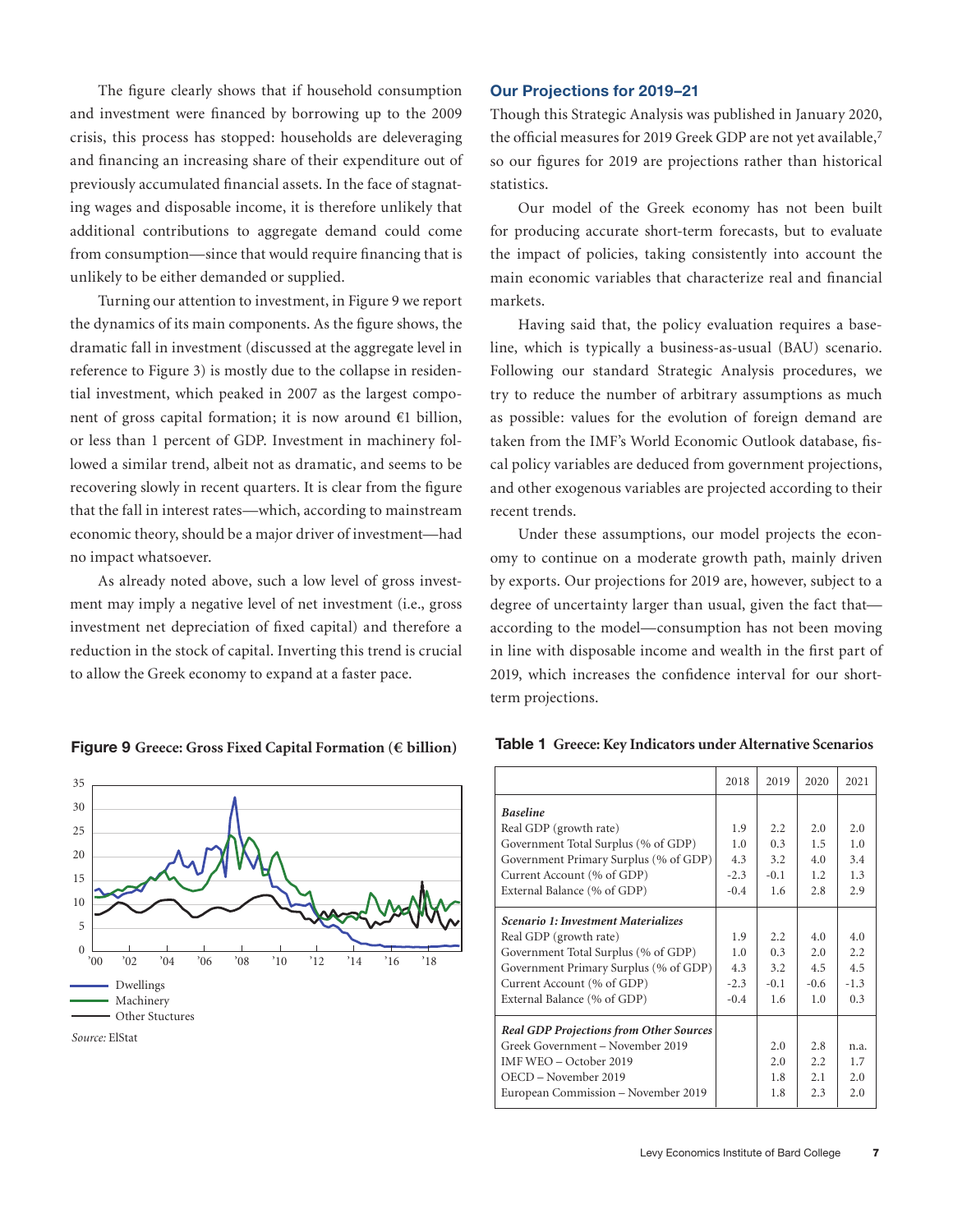Under our BAU assumptions, Greece's current account returns to positive territory and the government will exceed its primary surplus target, as should be expected when growth is driven by net exports. The government would thus have some fiscal space to begin to counter the damage wrought by fiscal austerity in the previous years.

A comparison of our projections with those of other models is provided at the bottom of Table 1.

Comparing our baseline projections for 2019 with those of other forecasters, it is apparent that we are on the optimistic side. However, the projections we reported from the Greek government (in the state budget of 2020), the IMF, the OECD, and the EC were all published before the data for the third quarter of 2019 were released: in that quarter, real GDP grew by 2.2 percent year-over-year. In order for the Greek government and IMF projections for 2019 to be correct, this implies that real GDP in the fourth quarter of 2019 would have had to have slowed down to 1.5 percent year-over-year, and it would have had to have slowed down even further for the OECD/EC projections to be on target. The information on which we base our projections does not suggest such a slowdown.

We next used the model to evaluate what additional amount of investment would be necessary to reach a 4 percent growth target for 2020 and 2021 (see Scenario 1 in Table 1). To reach this growth target, our model suggests that, with respect to the baseline, investment would have to increase by  $€3$  billion in 2020, and by €4 billion in 2021. As mentioned, fixed investment in the first three quarters of 2019 has not increased with respect to the same period in 2018, and total investment in the last four quarters amounts to  $\epsilon$ 20.4 billion, so investment would have to increase by almost 15 percent in 2020, and a further 17 percent in 2021. It is very unlikely that such a boost in investors' confidence will materialize, given the current adverse trends in the eurozone—with the German economy possibly slowing down—and uncertainty in the Middle East, Libya, and Turkey.

# **Conclusion**

Greece continues its economic recovery and growth, albeit at modest rates. Employment is increasing slowly while net exports in services, primarily in tourism and shipping, contribute significantly to growth. We expect their contribution to continue in the intermediate run, as reflected in the assumptions we make in our simulations for 2020–21.

The improving business and consumer confidence level, the purchasing managers' index, the dramatic decrease in Greek bonds' interest rates, and other positive indices have not had a noticeable impact on the still-unsatisfactory levels of private consumption and investment—both of which are crucial in ensuring robust GDP growth and significantly reducing the unemployment level (still the highest in Europe). Our analysis shows neither will change significantly, at least in 2020.

The simulations derived from our model confirm that if the baseline scenario comes to fruition, growth rates would continue to be modest and recovery of the Greek people's fortunes (to their precrisis employment and income levels) would take a much longer time to achieve. On the other hand, we offer evidence, via the simulations of an alternative scenario, that a substantial increase in investment would deliver robust growth and recover the output and employment lost during the decade of the Greek crisis in a much shorter period. However, the level of investment required to deliver the 4 percent GDP growth the present government promised in its election campaign is highly unrealistic—and destined to be labeled another unfulfilled political promise.

## **Notes**

- 1. Our measure is obtained from the Financial Accounts of the General Government, published by the Bank of Greece, which does not consolidate the accounts. Our measure is given by the difference between gross liabilities and the liabilities held by the general government. Eurostat publishes the "Government consolidated gross debt," which was lower than our measure, at €334.7 billion (181.2 percent of GDP) at the end of 2018. See Table A1 in our Technical Note on Debts and Deficits.
- 2. Our estimate is based on seasonally adjusted data from the balance of payment statistics published by the Bank of Greece.